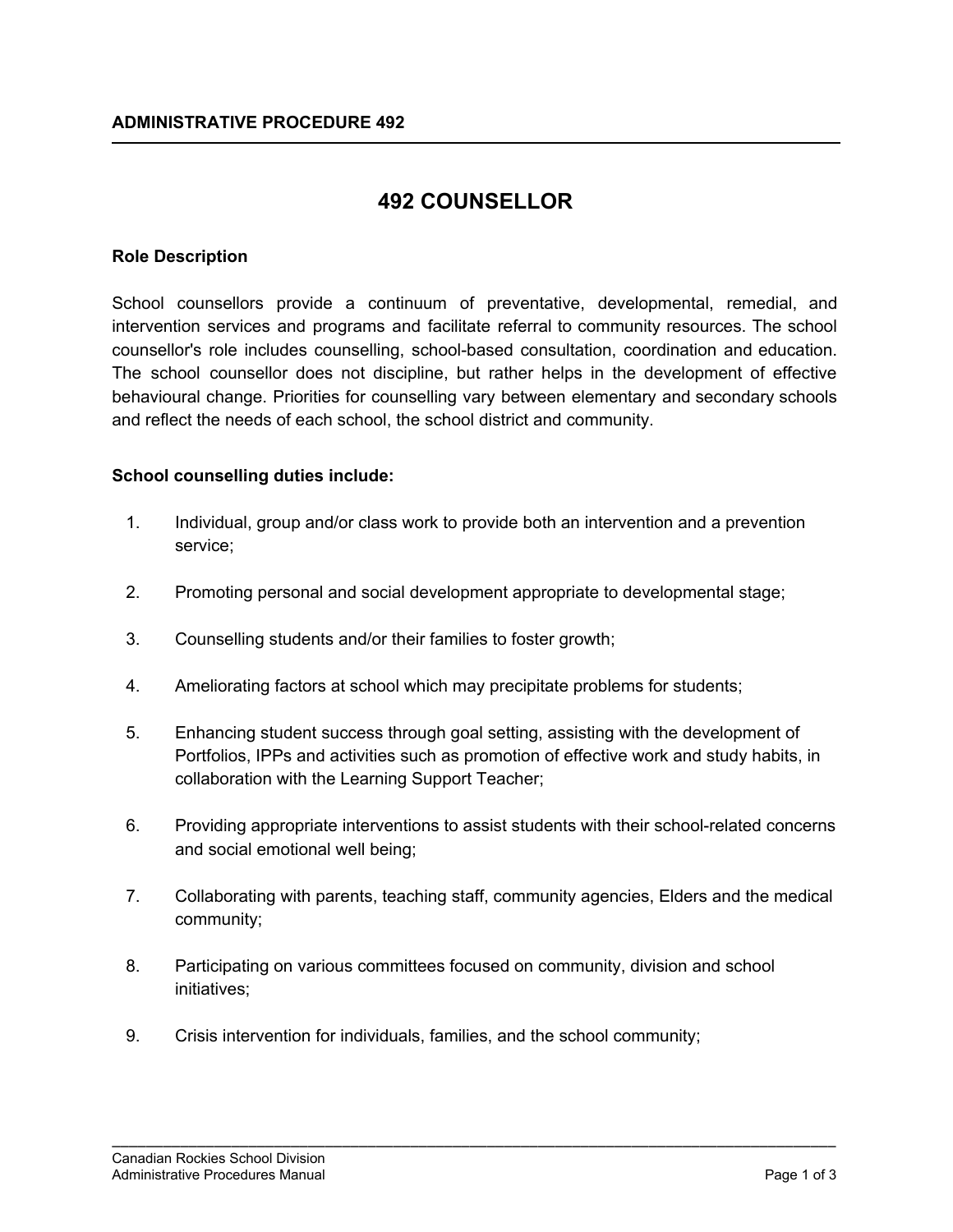- 10. Working collaboratively with psychologists, teachers, health therapists, medical agencies, and other outside agencies to coordinate the delivery of required assessments and programming to support students within the school;
- 11. Researching and remaining current with best practices within the area of counselling and social/emotional learning;
- 12. Collaborating in the process for Functional Behavioural Assessments for students;
- 13. Collaborating with administration on transition planning;
- 14. Being a member of the school's learning support team;
- 15. Supporting and/or leading school based health and well-being initiatives;
- 16. Keeping student records as per CRPS Counselling Protocols;
- 17. Other duties as assigned by the school or senior administration;

## **Teacher-counsellor duties also include:**

- 1. Facilitating the goals of career education by assisting students and their families to explore and clarify the student's career options, through developmental activities that stress decision-making, personal planning and career awareness
- 2. Liaising with post secondary institutions and providing decision making support to students and families
- 3. Ensuring student records in PASI are accurate and advising students, parents and administration on student graduation pathways
- 4. Teaching duties as assigned by the administration
- 5. Advising students on post secondary options and applications
- 6. Collaborating with students to ensure they meet requirements for graduation and post secondary
- 7. Coordinating scholarship applications
- 8. Conducting evaluations for out of province or out of country education documents as per the Guide to Education: ECS to Grade 12

\_\_\_\_\_\_\_\_\_\_\_\_\_\_\_\_\_\_\_\_\_\_\_\_\_\_\_\_\_\_\_\_\_\_\_\_\_\_\_\_\_\_\_\_\_\_\_\_\_\_\_\_\_\_\_\_\_\_\_\_\_\_\_\_\_\_\_\_\_\_\_\_\_\_\_\_\_\_\_\_\_\_\_\_\_